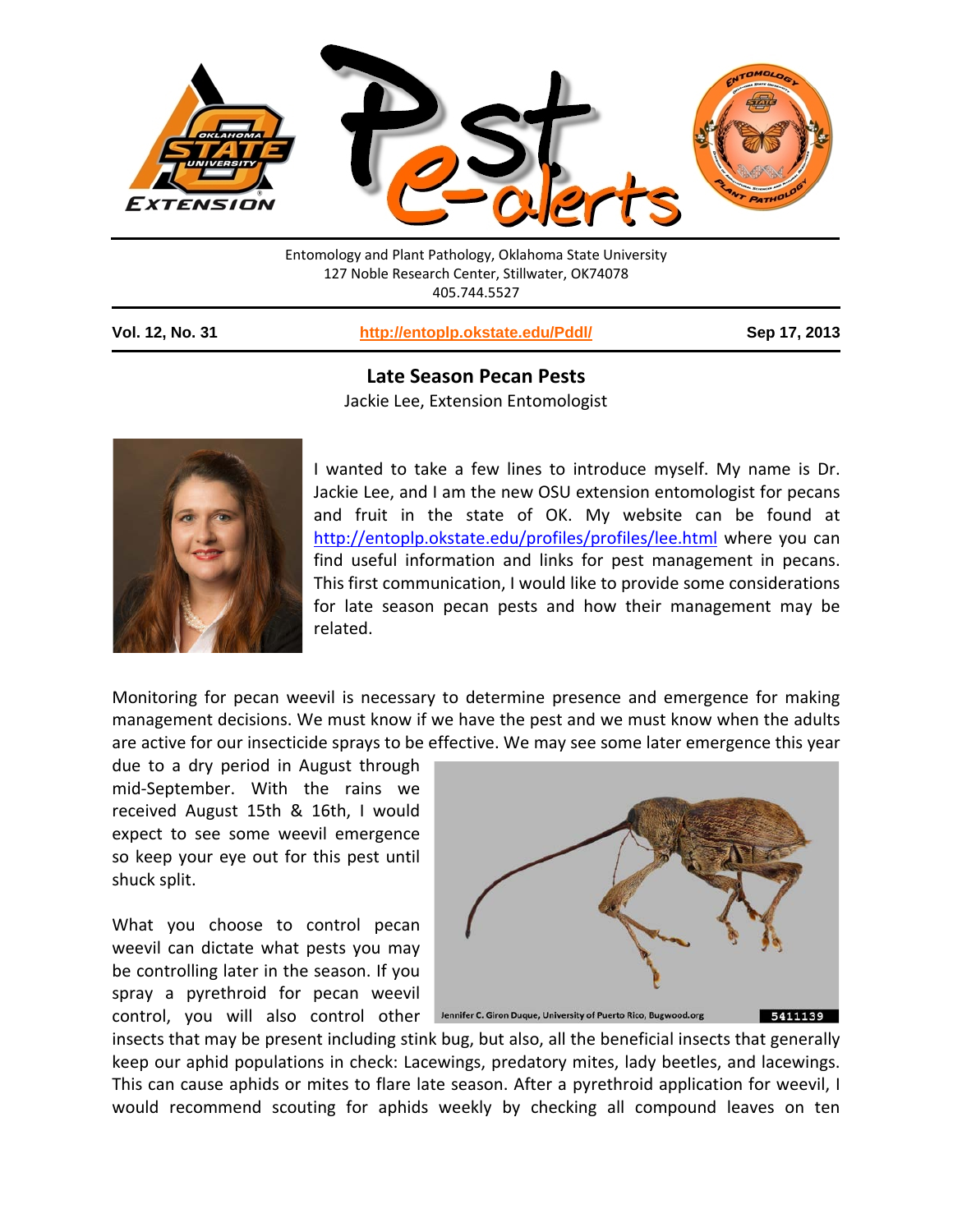terminals for ten trees from different locations in the orchard. If you use carbaryl for weevil control, you will not get added control of stink bug, but will have less chance of flaring aphids and mites. Pick the best option for the pests present in your orchard.



Stink bugs are in the order Hemiptera and are commonly called true bugs by entomologists. Pest species have long slender mouthparts that are used to suck plant juices. There are three stink bug species that are common pests of pecans in Oklahoma, southern green stink bug, leaf footed bug, and brown stink bug (Fig. 1: A, B, & C). There are a few species that are beneficial and serve as predators, feeding on common pests of pecans. One of the most common beneficials in this group is the assassin or wheel bug (Fig. 1: D). Stink bugs will feed throughout the season and can cause black pit before shell hardening, which can cause drop. Later in the season, their feeding will result in kernel spot that can occur after shell hardening, which causes discoloration (Fig 1: E)

If you find aphids during scouting, your primary considerations should be what type of aphid do I have and are they above threshold levels? There are 3 types of aphids commonly found in pecans: yellow pecan aphid, black-margined aphid, and the black aphid (Fig. 2: A, B, & C). Sometimes the yellow and blackmargined aphid will be collectively referred to as yellow aphids. Greater numbers of yellow aphids (yellow & black margined) are required to cause economic loss when compared to the black aphid. The threshold number is the number of aphids required per compound leaf which warrants a treatment to minimize economic loss. For the yellow aphids (yellow and black-margined collectively) threshold has been determined at 25 aphids per compound leaf. The black aphid threshold is 3 aphids per compound leaf.

The magnitude of damage from these aphids differs, which is why thresholds differ significantly. The black aphid can cause significantly more damage in a shorter amount of time. The aphid injects its needle like mouthparts into the leaf in between veins and feeds on the sap. While feeding, this aphid injects a toxin that causes yellowing of the leaf (Fig. 2: D). This feeding can cause leaves to shed prematurely and lead to defoliation. All aphids produce honeydew which is a waste

product that coats the leaves in a shiny sticky fluid. The honeydew residue can promote growth of a black sooty mold. This sooty mold can cause a decrease in the amount of photosynthesis reducing the amount of nutrients being produced for the tree to use for nut production and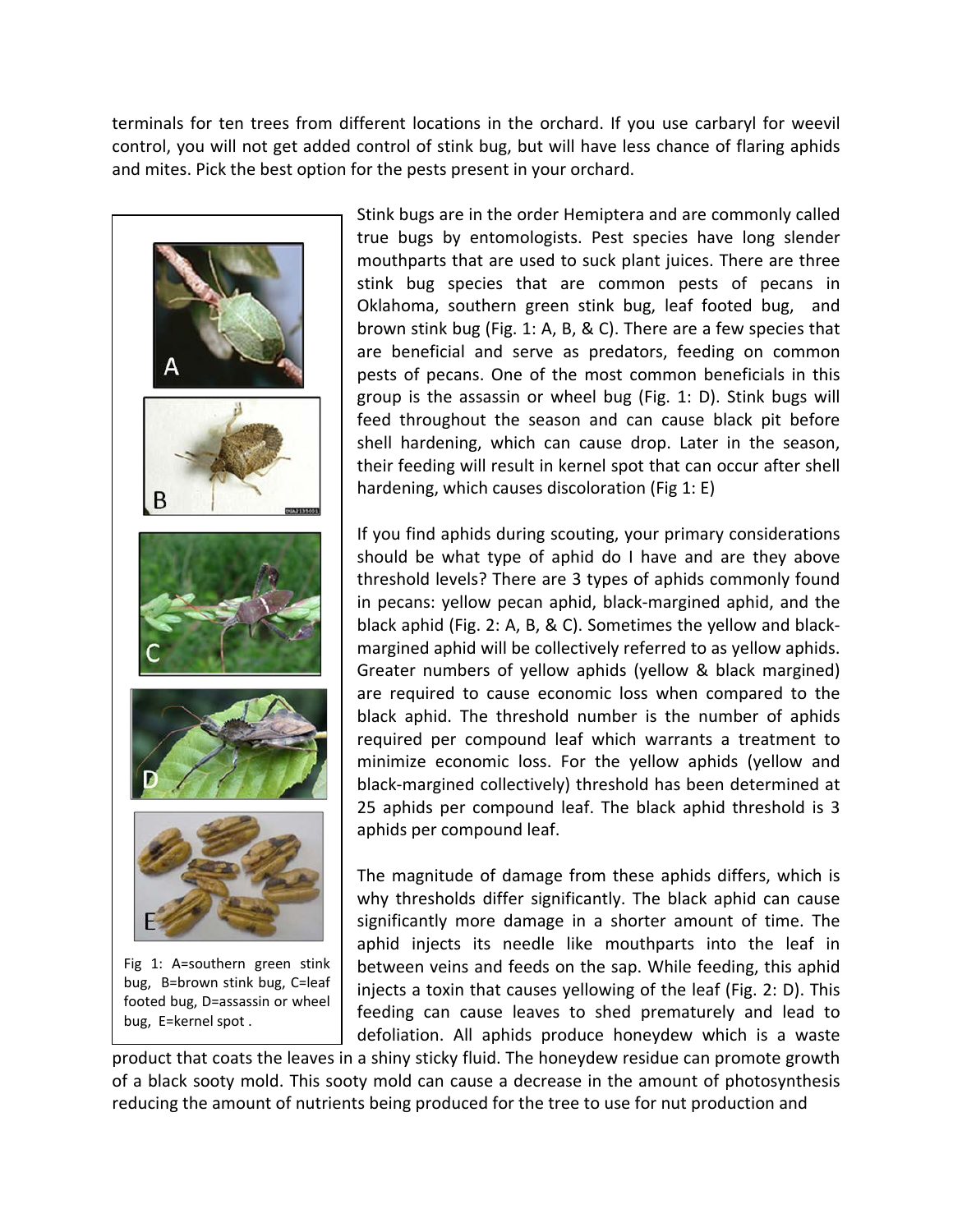

**\*Pictures courtesy of Louis Tedders, USDA Agricultural Research Service, Bugwood.org** growth. Not only will this affect nut production for the current year, but can also decrease the amount of budding for the next year.

There are many labeled insecticides for aphids. Many people choose an imidacloprid (neonicotinoid) product, which works well. There have been reports of resistance in our neighboring state of TX. If you suspect that resistance has developed in your orchard please contact me. A new insecticide has entered the market this year with the active ingredient sulfoxaflor, marketed as Closer. This product is also very effective at controlling aphids and has a great residual. It is specific to sap feeding insect pests and is listed by IRAC as a separate subcategory from neonicotinoids. This product can be used as a rotational partner to combat resistance. I would not recommend spraying a pyrethroid.

## **Insect Spotlight: Brown Marmorated Stink Bug (BSMB)**

Jackie Lee, Extension Entomologist

\_\_\_\_\_\_\_\_\_\_\_\_\_\_\_\_\_\_\_\_\_\_\_\_\_\_\_\_\_\_\_\_\_\_\_\_\_\_\_\_\_\_\_\_\_\_\_\_\_\_\_\_\_\_\_\_\_\_\_\_\_\_\_\_\_\_\_\_\_\_\_\_\_\_\_\_\_\_

The brown marmorated stink bug is an invasive species that has not yet been found in Oklahoma but has been found in neighboring states (Fig. 1). If you see this insect, please collect it and/or photograph it and get the specimens to your local extension educator as soon as possible for identification. Adults are about 17 mm long and brown. They are the typical shield